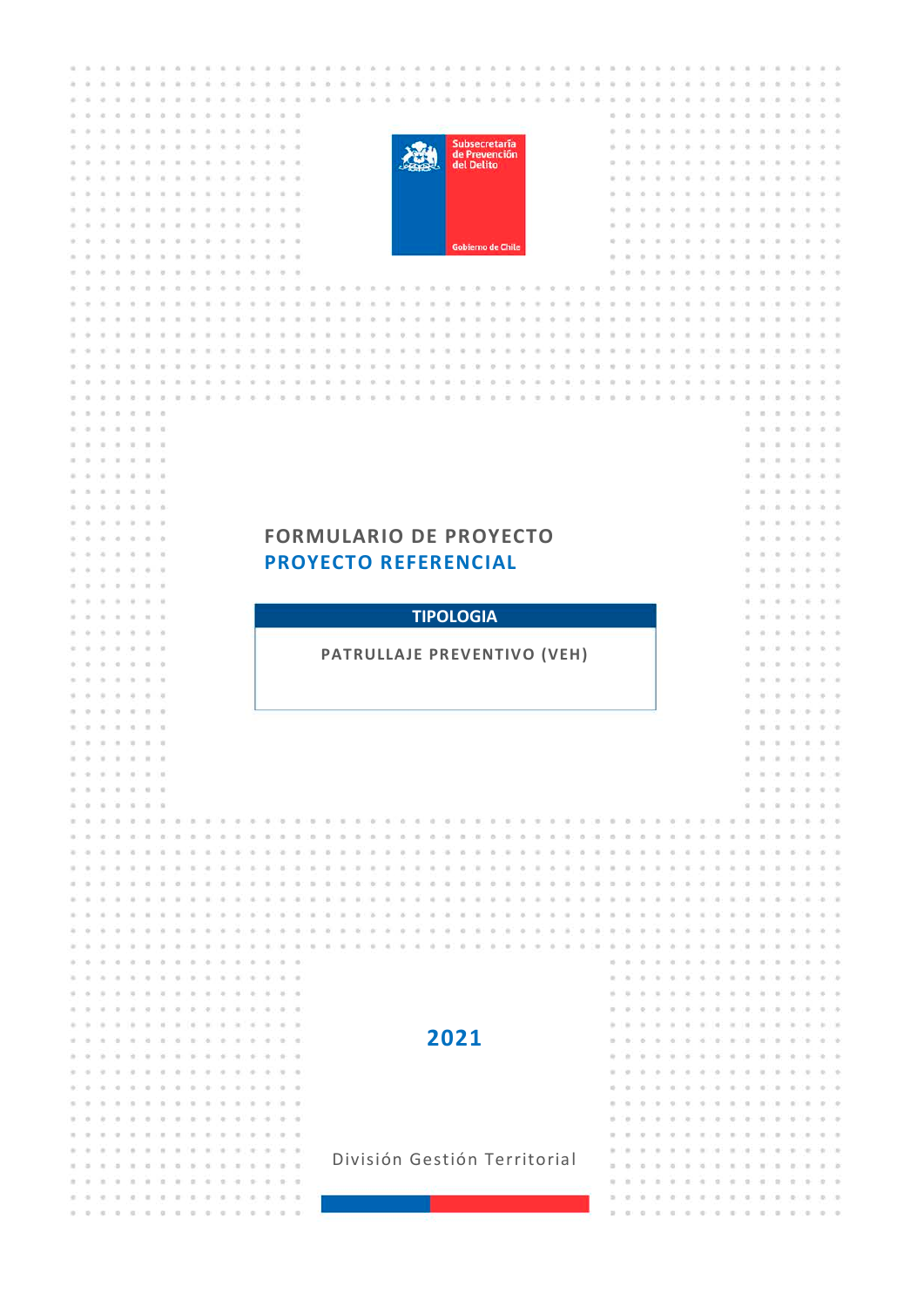

## FONDO NACIONAL DE SEGURIDAD PÚBLICA

# **CERTIFICADO POSTULACION DE PROYECTO FNSP 2021**

Con fecha, lunes 05 de abril del 2021, a las 09:19 horas, su proyecto ha sido exitosamente postulado al consurso Fondo Nacional de Seguridad Pública año 2021

| Código del Proyecto      | : FNSP21-VEH-0009           |
|--------------------------|-----------------------------|
| Institución Postulante   | : municipalidad de Traiguen |
| Comuna                   | : Traiguén                  |
| Región                   | : IX Región de la Araucanía |
| Nombre del Proyecto      | : Patrullando Traiguen      |
| Monto Solicitado al FNSP | $: $31.692.320. -$          |

En este acto, su proyecto entrará a la etapa revisión de admisibilidad, según consta en la Bases del Concurso FNSP 2021, página web www.fnsp.cl

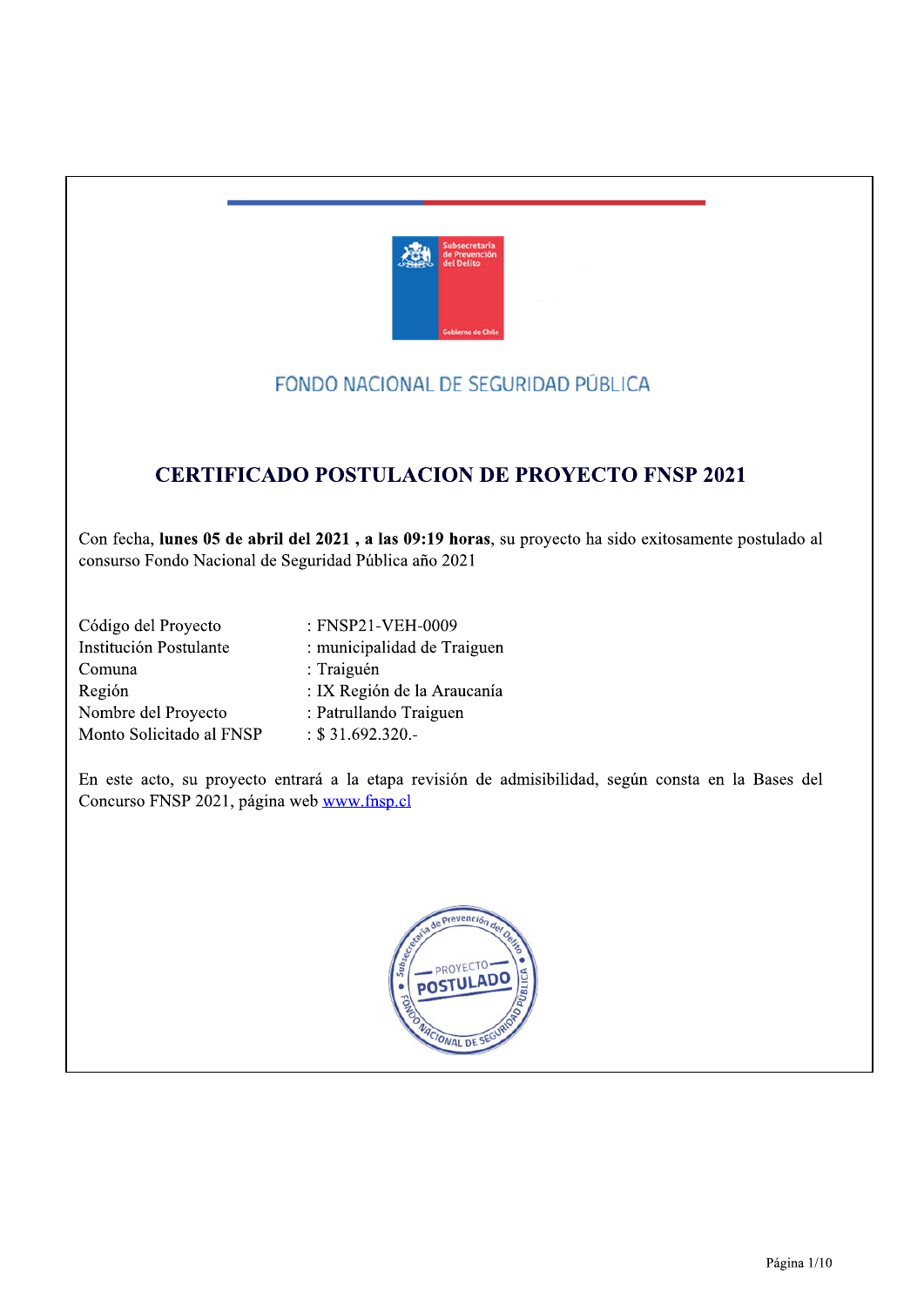

# Formulario de Postulación

### Identificación

| Código Proyecto:                                      | <b>FNSP21-VEH-0009</b>    | Fecha de Postulación: | 05-04-2021 09:19 |  |  |  |  |  |  |  |  |
|-------------------------------------------------------|---------------------------|-----------------------|------------------|--|--|--|--|--|--|--|--|
| Antecedentes Genereales del Proyecto                  |                           |                       |                  |  |  |  |  |  |  |  |  |
| Nombre del Proyecto                                   | Patrullando Traiguen      |                       |                  |  |  |  |  |  |  |  |  |
| Área temática                                         | Social                    |                       |                  |  |  |  |  |  |  |  |  |
| Tipología del proyecto                                | Patrullaje Preventivo     |                       |                  |  |  |  |  |  |  |  |  |
| Antecedentes de la Entidad Postulante                 |                           |                       |                  |  |  |  |  |  |  |  |  |
| Nombre Entidad Postulante                             | municipalidad de Traiguen |                       |                  |  |  |  |  |  |  |  |  |
| Tipo Entidad Postulante                               | Municipalidad             |                       |                  |  |  |  |  |  |  |  |  |
| <b>RUT</b> Entidad                                    | 17.564.052-5              |                       |                  |  |  |  |  |  |  |  |  |
| Dirección                                             | XXXXXXXXXXXXXXXXXXXXXXXX  |                       |                  |  |  |  |  |  |  |  |  |
| Región                                                | IX Región de la Araucanía |                       |                  |  |  |  |  |  |  |  |  |
| Comuna                                                | Traiguén                  |                       |                  |  |  |  |  |  |  |  |  |
| Teléfono Fijo                                         | 222222222222222           |                       |                  |  |  |  |  |  |  |  |  |
| Correo Electrónico                                    | traiguen $@$ muni.coñ     |                       |                  |  |  |  |  |  |  |  |  |
| Nombre Responsable                                    | jose avila                |                       |                  |  |  |  |  |  |  |  |  |
| Antecedentes del Responsable o Encargado del Proyecto |                           |                       |                  |  |  |  |  |  |  |  |  |
| Nombre Responsable                                    | luis fonseca              |                       |                  |  |  |  |  |  |  |  |  |
| Correo Electrónico                                    | lfonseca@gmail.com        |                       |                  |  |  |  |  |  |  |  |  |
| Teléfono Fijo                                         | 222222222222222           |                       |                  |  |  |  |  |  |  |  |  |
| ∏eléfono Móvil                                        | 222222222222              |                       |                  |  |  |  |  |  |  |  |  |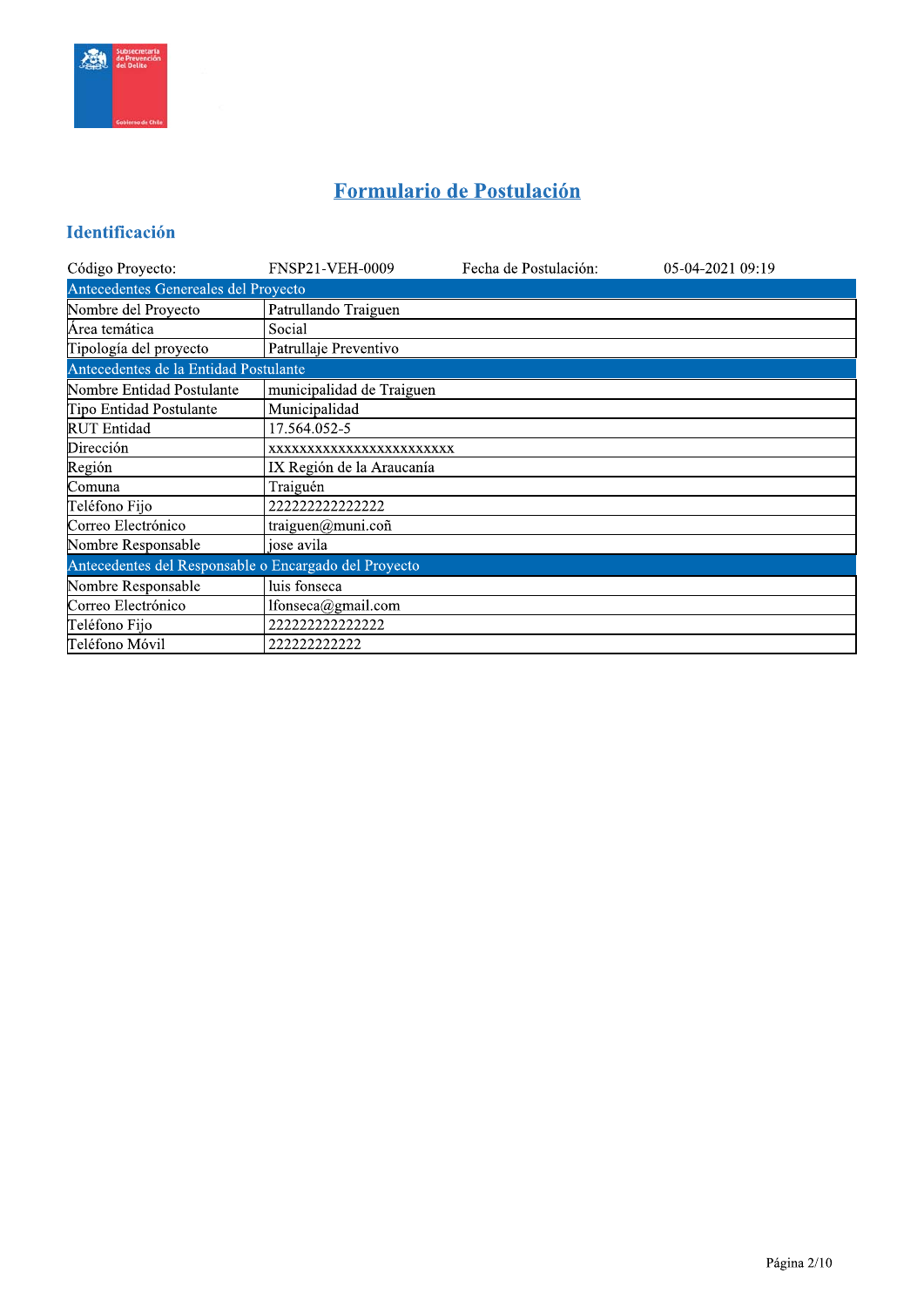

#### Problema a Intervenir

#### Diagnóstico

Los Objetivos de Desarrollo Sostenible propuestos por Naciones Unidas, establecen que la seguridad de la ciudadanía en un territorio tiene al menos dos dimensiones: la seguridad de las personas frente a delitos y la violencia, y la seguridad de la ciudadanía frente a los desastres de origen natural o antrópico. El objetivo N° 16 de dicho marco, denominado "Paz, Justicia e instituciones sólidas", señala entre sus metas la importancia de "reducir significativamente todas las formas de violencia y las correspondientes tasas de mortalidad en todo el mundo", y "fortalecer las instituciones nacionales pertinentes, incluso mediante la cooperación internacional, para crear a todos los niveles, nacional, regional y local, particularmente en los países en desarrollo, la capacidad de prevenir la violencia y combatir el terrorismo y la delincuencia". Asimismo, establece como meta, parte del objetivo de desarrollo sostenible N° 11 denominado "ciudades sostenibles", aumentar considerablemente el número de ciudades y asentamientos humanos que adopten e implementen políticas y planes integrados, que promuevan la mitigación de los efectos del cambio climático y la adaptación a él, la resiliencia ante los desastres, desarrollar y poner en práctica la gestión integral de los riesgos de desastre a todos sus niveles.

#### Problema a intervenir

La encuesta de seguridad formulada en la elaboración del Pladeco 2018-2022, estableció que un 29,1% de la población se siente insegura al desplazarse por las calles de su barrio, percepción similar del 6,7% de la población que percibe dicho desplazamiento como muy inseguro. La población encuestada identifica que los lugares de mayor riesgo e inseguridad en los barrios son las plazas, parques o áreas verdes, seguido de las calles y pasajes, y de los paraderos de micro. Todo ello revela que existe una necesidad de mayor vigilancia en el espacio público

#### Justificación

A través del Sondeo Comunal de Seguridad realizado los años 2018 y 2019, y en la encuesta de seguridad para el Pladeco 2019 – 2022, la comunidad plantea la necesidad de aumentar la vigilancia policial y la presencia de vehículos municipales en los barrios, destacando asimismo el efecto preventivo y disuasivo que tienen los móviles cuando circulan o hacen rondas en el territorio, especialmente en los espacios públicos. Además, estos mismos sondeos revelan la falta de participación ciudadana en temas de seguridad, el incremento de la percepción de inseguridad y la ocurrencia de algunos Delitos de Mayor Connotación Social que son sensibles para la ciudadanía. La idea es seguir potenciando y reforzando el trabajo que se está haciendo en materia de seguridad, mediante la atención en terreno; la difusión de las políticas municipales y gubernamentales; la coordinación y articulación social; la resolución de dudas y necesidades por parte de la comunidad; la promoción de iniciativas como el Denuncia Seguro, la plataforma de Mejor Municipio, la articulación de la Agenda Vecinal de Seguridad y de los Comités de Seguridad, entre otros.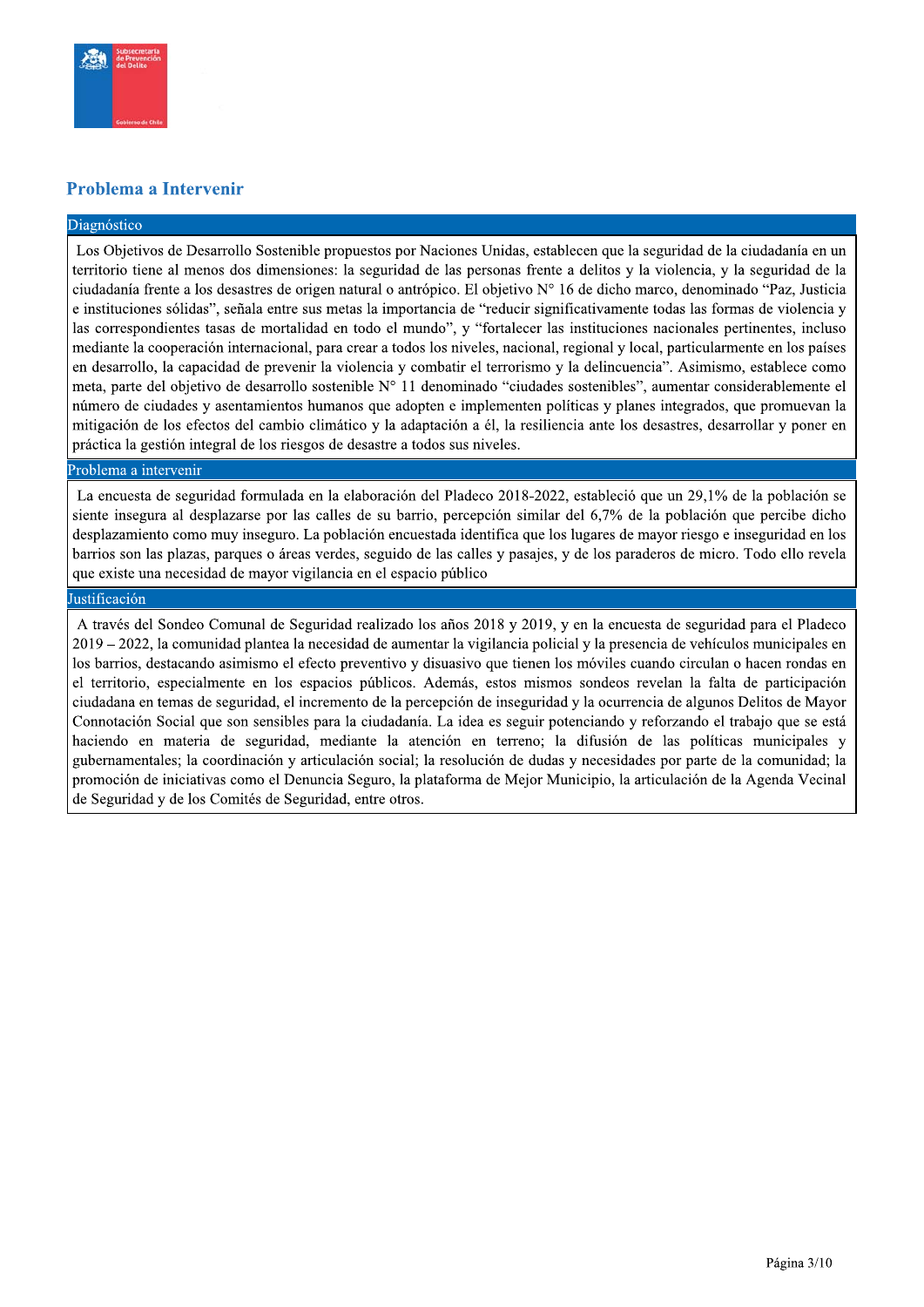

#### **Objetivos y Coberturas**

#### Objetivo General

Disminuir los delitos e incivilidades en los territorios focalizados de la comuna.

#### Objetivos Específicos

Aumentar la vigilancia en los territorios de mayor concentración de delitos e incivilidades. Entregar respuesta oportuna a los vecinos frente a situaciones de emergencia.

| Focalización Territorial                                     |                                                                                                                                |
|--------------------------------------------------------------|--------------------------------------------------------------------------------------------------------------------------------|
| Región                                                       | IX Región de la Araucanía                                                                                                      |
| Comuna                                                       | Traiguén                                                                                                                       |
| Sector, Población, Barrio, Villa comunal                     |                                                                                                                                |
| Describa el territorio                                       | La comuna dexxx se localiza en la region de la araucania, limitando al sur con xx y xx, al                                     |
| focalizado a intervenir                                      | norte con la comuna de xxx, al oriente con xx y xx y al poniente conxxx. Los límites                                           |
|                                                              | administrativos de la comuna de Huechuraba son al mismo tiempo barreras físicas de carácter                                    |
|                                                              | hatural, como lo es su geomorfología, expresada en el cordón de cerros que la circundan                                        |
| Población Objetivo                                           |                                                                                                                                |
| $N°$ de Beneficiarios Directos                               | 300                                                                                                                            |
| (personas)                                                   |                                                                                                                                |
| Descripción de características de los beneficiarios directos |                                                                                                                                |
|                                                              | La comuna de Huechuraba se localiza al norte de la Provincia de Santiago, limitando al sur con Conchalí y Recoleta, al norte   |
|                                                              | con la comuna de Colina, al oriente con Vitacura y Lo Barnechea y al poniente con Quilicura. Los límites administrativos de la |
|                                                              | comuna de Huechuraba son al mismo tiempo barreras físicas de carácter natural, como lo es su geomorfología, expresada en el    |
|                                                              | cordón de cerros que la circundan, y de carácter construido, como lo es la infraestructura vial que ofrece la ruta Américo     |

Vespucio Norte y Ruta 57 Los Libertadores, las que marcan su límite con las comunas Conchalí, Recoleta y Quilicura. En ambos casos, estas barreras actúan como interferencias infranqueables hacia los territorios colindantes, aspecto territorial que lo caracteriza y que de alguna manera también lo aíslan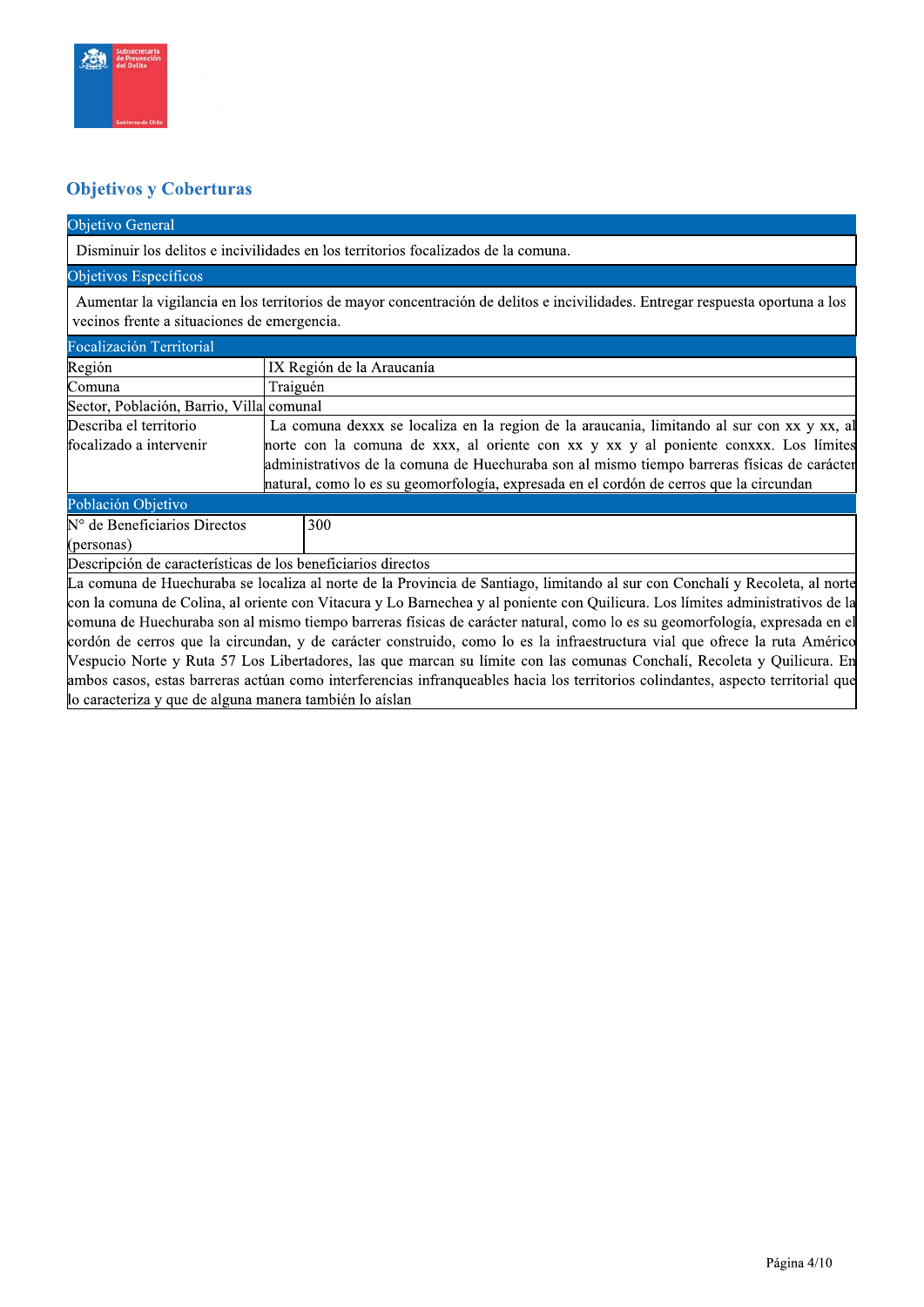#### Metología y Actividades

#### Descripción Metodolóica

La Metodología del Patrullaje Preventivo tiene un importante foco participativo y de prevención social. Busca desarrollar servicios de atención de público de manera activa, orientada, constante y permanente para garantizar la tranquilidad de quienes viven, trabajan o transitan por el sector. La metodología de intervención se basará en la Estratategia de Huechuraba Segura, que considera un trabajo en materia de prevención social y situacional en la comuna de forma multidimensional y multisectorial, incorporando a distintas direcciones y programas desde el eje seguridad. La definición estratégica y territorial del proyecto de Patrullaje Preventivo estará determinada por la metodología de Agenda Vecinal de Seguridad, que considera un levantamiento participativo de las problemáticas y soluciones en materia de prevención social y situacional; una definición de las demandas y necesidades a partir del Consejo Comunal de Seguridad Pública, la Mesa de Prevención Social y de las Mesas Barriales; y un trabajo coordinado y articulado con el Departamento de Organizaciones Comunitarias, Carabineros y la PDI.

#### Equipo Ejecutor

| Cargo           | Perfil             | <b>Funciones Asociadas</b>                          | Carga    |            | Tipo AporteRemuneraci | Meses         |
|-----------------|--------------------|-----------------------------------------------------|----------|------------|-----------------------|---------------|
|                 |                    |                                                     | Horaria  |            | ón                    | de contrato l |
| Contraparte     | Profesional de las | Velar por el<br>cumplimiento del                    | $\theta$ | Aporte     | $\Omega$              | O             |
| Técnica y       |                    | Ciencias Sociales proyecto en los ámbitos técnicos, |          | Propio     |                       |               |
| lAdministrativa | lo afín.           | administrativos y financieros, como así             |          |            |                       |               |
|                 |                    | también coordinar las redes de apoyo                |          |            |                       |               |
|                 |                    | institucional, municipal y<br>de<br>los             |          |            |                       |               |
|                 |                    | vecinos.                                            |          |            |                       |               |
| Profesional     | Trabajador(a)      | Implementar el proyecto                             | 44       | Aporte del | \$899.360             | 12            |
|                 | Social, Psicólogo  |                                                     |          | Fondo      |                       |               |
|                 | lv∕o afín          |                                                     |          |            |                       |               |
| Conductores     | funcionario        | Ejecutar el patrullaje                              | 44       | Aporte     | \$750,000             | 12            |
|                 | municipal          |                                                     |          | Propio     |                       |               |

Líneas de Intervención, etapas y actividades

| Línea de     | Etapa                              | Nombre de la          | Descripción de la       |       | Responsable     |       | Inicio Término |
|--------------|------------------------------------|-----------------------|-------------------------|-------|-----------------|-------|----------------|
| Intervención |                                    | Actividad             | Actividad               |       |                 |       |                |
| Inicial      | Validación                         | Realización<br>de     |                         |       | Entidad         | Mes 1 | Mes 1          |
|              | contratación                       | trámites previos al   |                         |       | Ejecutora       |       |                |
|              |                                    | inicio<br>de<br>la    |                         |       |                 |       |                |
|              |                                    | lintervención         |                         |       |                 |       |                |
|              |                                    | recepción<br>como     |                         |       |                 |       |                |
|              |                                    | fondos,<br>de         |                         |       |                 |       |                |
|              |                                    | presentación<br>de    |                         |       |                 |       |                |
|              |                                    | de<br>inicio,<br>acta |                         |       |                 |       |                |
|              |                                    | validación            |                         |       |                 |       |                |
|              |                                    | contratación<br>del   |                         |       |                 |       |                |
|              |                                    | equipo<br>ejecutor,   |                         |       |                 |       |                |
|              |                                    | entre otras.          |                         |       |                 |       |                |
| Intermedia   | Inserción comunitaria              | Constituido<br>el     | presentacion            |       | del Profesional | Mes 2 | Mes 2          |
|              |                                    | equipo                | proyecto<br>a           | nivel |                 |       |                |
|              |                                    | corresponde           | elcomunitario           |       |                 |       |                |
|              |                                    | acercamiento<br>la    |                         |       |                 |       |                |
|              |                                    | comunidad             |                         |       |                 |       |                |
|              |                                    | focalizada<br>para    |                         |       |                 |       |                |
|              |                                    | presentar<br>el       |                         |       |                 |       |                |
|              |                                    | proyecto              |                         |       |                 |       |                |
| Intermedia   | Vinculación y trabajo Presentación | del                   | presentacion            |       | de Profesional  | Mes 2 | Mes 2          |
|              | de redes                           | Proyecto<br>a         | lasproyecto a las redes |       |                 |       |                |
|              |                                    |                       |                         |       |                 |       |                |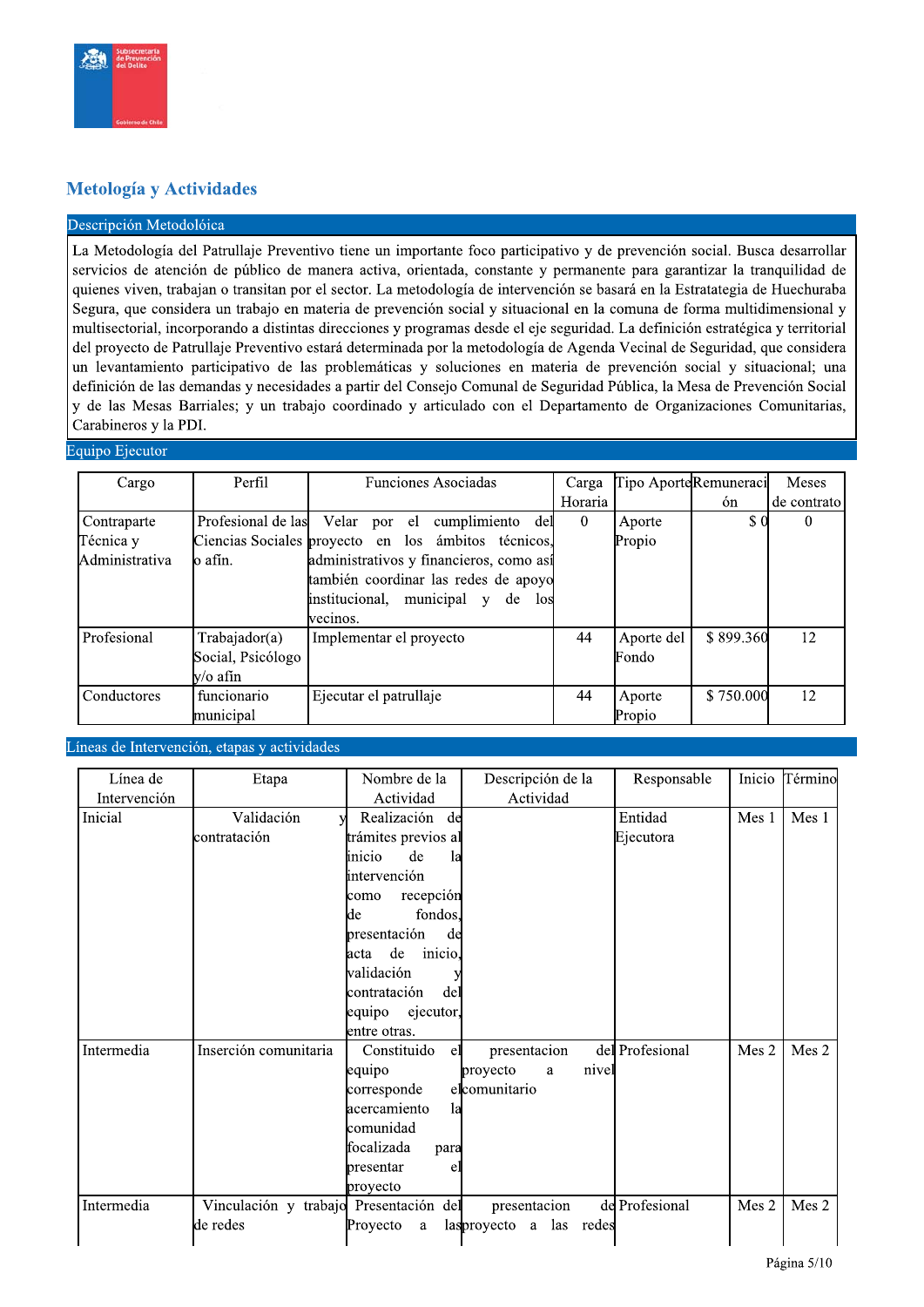

|            |                | intersectoriales<br>Instituciones<br>identificadas<br>de<br>red<br>como                                                                                                                               |                   |        |
|------------|----------------|-------------------------------------------------------------------------------------------------------------------------------------------------------------------------------------------------------|-------------------|--------|
|            |                | de<br>apoyo<br>y<br>coordinaciones in                                                                                                                                                                 |                   |        |
| Intermedia | Capacitación   | de elaboración de modulos Profesional<br>Desarrollo<br>capacitación<br>capacitaciones<br>de<br>en<br>según la tipologíatemas de seguridad<br>v temática                                               | Mes 2             | Mes 12 |
| Intermedia | Asesoría       | de asesoria en temas de Profesional<br>Desarrollo<br>asesoría según laseguridad<br>tipología<br>temática                                                                                              | Mes 2             | Mes 12 |
| Intermedia | Intervención   | Elaboración de di<br>el Profesional<br>Caracterizar<br>agnostico/caracter territorio a intervenir<br>lización                                                                                         | Mes 2             | Mes 3  |
| Intermedia | Intervención   | Elaboración de<br>la Profesional<br>$\mathsf{A}$<br>partir<br>de<br>decaracterizacion<br>Plan<br>se<br>intervención/Plan elabora<br>Plan<br>el<br>de<br>de trabajo (individtrabajo<br>ual/Comunitario | Mes 2             | Mes 3  |
| Intermedia | Intervención   | Profesional<br>de Ejecucion de PI<br>Ejecución<br>Plan<br>de<br>Intervención                                                                                                                          | Mes 3             | Mes 12 |
| Intermedia | Intervención   | la evaluacion de plan de Profesional<br>Cierre<br>de<br>intervención (egretrabajo<br>so/derivación)                                                                                                   | Mes $12$ Mes $12$ |        |
| Final      | Cierre Técnico | de Evento de cierre<br>Ceremonia<br>Contraparte<br>Técnica y<br>cierre<br>Administrativa                                                                                                              | Mes 13 Mes 13     |        |
| Intermedia | Intervención   | Servicio<br>de Ejecucion del servicio Conductores<br>patrullaje<br>de patrullaje                                                                                                                      | Mes 2             | Mes 12 |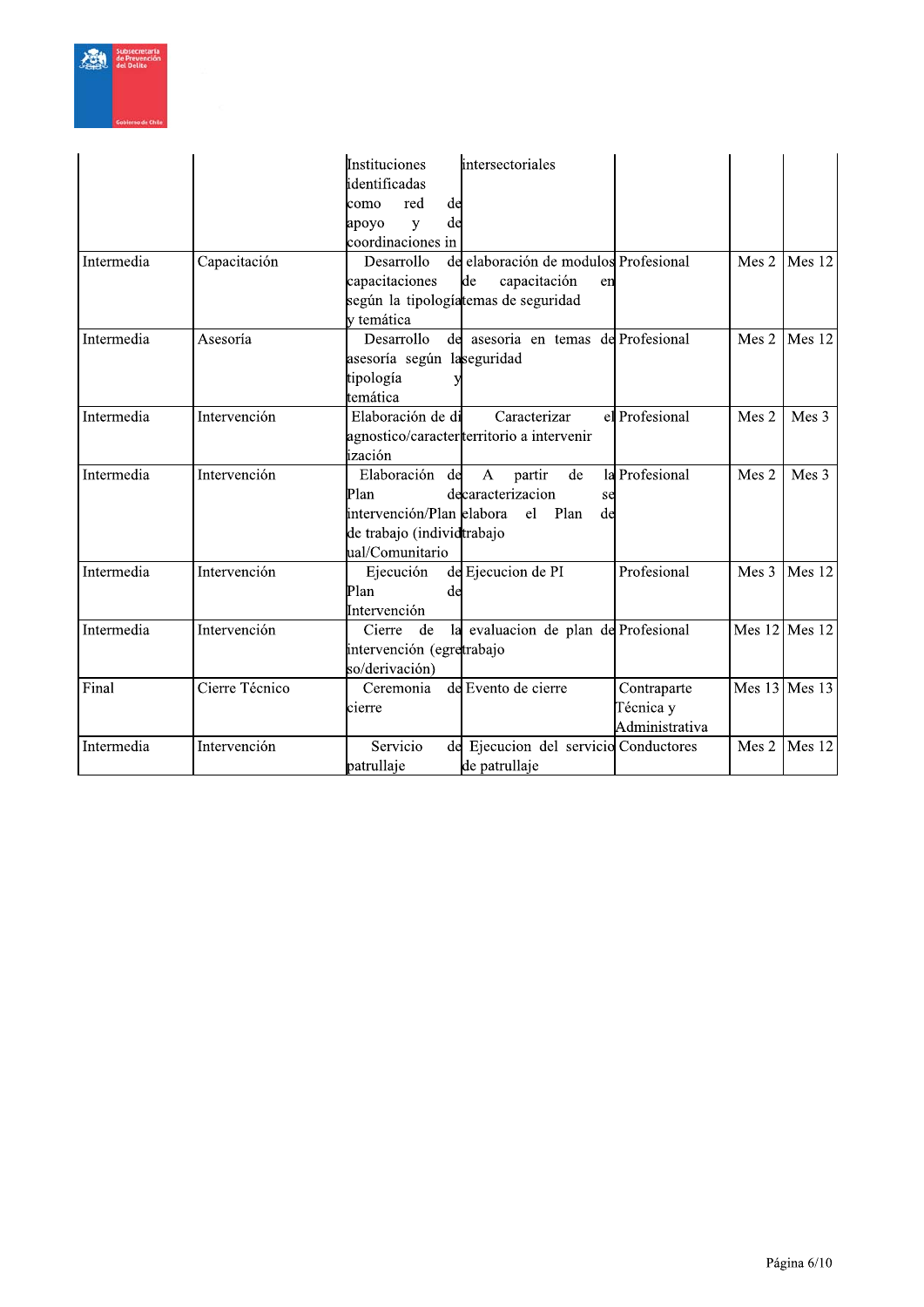

# Carta Gantt y Ejecución del proyecto<br>Ejecución proyecto: 13 meses

| Nombre de la actividad                                                                                                                                                                                                                                                                                                                                                                                                                                                                                                                                                                                                                                                                                    |  | <b>Meses Proyecto</b> |  |  |  |  |  |  |  |  | <b>Heses Proyect</b>                                                             |  |  |
|-----------------------------------------------------------------------------------------------------------------------------------------------------------------------------------------------------------------------------------------------------------------------------------------------------------------------------------------------------------------------------------------------------------------------------------------------------------------------------------------------------------------------------------------------------------------------------------------------------------------------------------------------------------------------------------------------------------|--|-----------------------|--|--|--|--|--|--|--|--|----------------------------------------------------------------------------------|--|--|
|                                                                                                                                                                                                                                                                                                                                                                                                                                                                                                                                                                                                                                                                                                           |  |                       |  |  |  |  |  |  |  |  | Hes 1 Hes 2 Hes 3 Hes 4 Hes 5 Hes 6 Hes 7 Hes 8 Hes 9 Hes 1 Hes 1 Hes 1 2 Hes 13 |  |  |
| Realización de trámites previos al inicio de la intervención como recepción de fondos, presentac<br>Constituido el equipo corresponde el acercamiento la comunidad focalizada para presentar el proyecto<br>Presentación del Proyecto a las Instituciones identificadas como red de apoyo y de coordinaciones i<br>Desarrollo de capacitaciones según la tipología y temática<br>Desarrollo de asesoría según la tipología y temática<br>Elaboración de diagnostico/caracterización<br>Elaboración de Plan de intervención/Plan de trabajo (individual/Comunitario<br>Ejecución de Plan de Intervención<br>Cierre de la intervención (egreso/derivación)<br>Ceremonia de cierre<br>Servicio de patrullaje |  |                       |  |  |  |  |  |  |  |  |                                                                                  |  |  |

#### Coordinación en redes

| Institución        | Ambitos de coordinación                      | Contacto responsable |
|--------------------|----------------------------------------------|----------------------|
| Ipdi               | Definicion de rutas y trabajo complementario | <b>Sabriel cruz</b>  |
| <i>carabineros</i> | Definicion de rutas y trabajo complementario | l iuan avello        |
| dideco             | Trabajo comunitario                          | I Jose osorio        |
| Union Comunal      | Trabajo comunitario                          | Luisa Luengo         |

| Resultados Esperados                 |                                                                          |         |                                      |
|--------------------------------------|--------------------------------------------------------------------------|---------|--------------------------------------|
| Resultado Esperado                   | Indicador                                                                | Meta    | Verificador                          |
| Total de acciones de difusión de la  | $(N°$ de acciones de difusión                                            | $100\%$ | Hoja de planificación de rutas       |
| oferta pública de la comuna a través | realizadas en la comuna*100)/N° de                                       |         | prevenctivas, registro de visitas,   |
| del patrullaje preventivo.           | acciones de difusión planificadas.                                       |         | registro de la cantidad de material  |
|                                      |                                                                          |         | entregado, encuestas de satisfacción |
|                                      |                                                                          |         | usuaria, registros audiovisuales.    |
| Total de acciones de disuación       | $(No$ de acciones de disuación                                           | $100\%$ | Hoja de planificación de rutas       |
|                                      | realizadas en la comuna, a través del realizadas en la comuna*100)/N° de |         | prevenctivas, registro de visitas,   |
| Patrullaje preventivo.               | acciones de disuación planificadas.                                      |         | registro de la cantidad de material  |
|                                      |                                                                          |         | entregado, encuestas de satisfacción |
|                                      |                                                                          |         | usuaria, registros audiovisuales.    |
| Total de protocolos realizados en    | $(N^{\circ}$ de protocolos                                               | $100\%$ | Levantamiento de requerimientos,     |
| coordinación con actores públicos    | realizados*100)/N° total de                                              |         | Actas de reunión, lista de           |
| relevantes (policías, salud,         | protocolos requeridos.                                                   |         | asistencia, registros audiovisuales, |
| bomberos, etc.)                      |                                                                          |         | Documento de protocolos de           |
|                                      |                                                                          |         | respuestas.                          |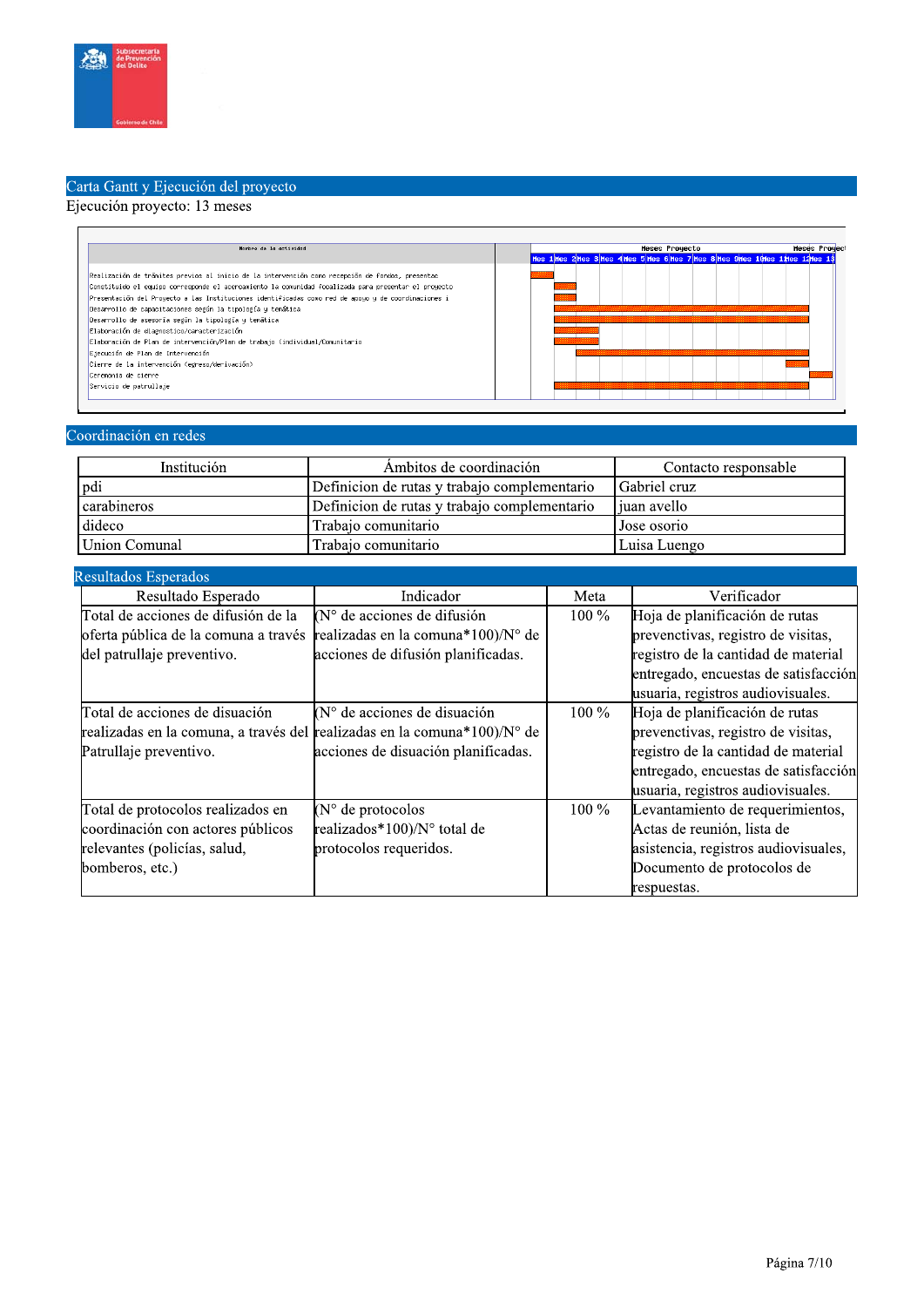

#### **Presupuesto**

| Item Presupuestario   | Descripción                                   | Aporte       | Aporte Propio | Aporte                      |
|-----------------------|-----------------------------------------------|--------------|---------------|-----------------------------|
|                       |                                               | Solicitado   |               | Terceros                    |
| Honorarios            | honorarios profesional de apoyo               | \$10.792.320 | \$0           | \$0                         |
| <b>Honorarios</b>     | conductor                                     | \$ (         | \$9.000.000   | \$0                         |
| Adquisición           | de equipamiento minimo y logos                | \$2.500.000  | $\$ 0$        | \$0                         |
| físicos<br>no         |                                               |              |               |                             |
| financieros           |                                               |              |               |                             |
| Adquisición           | de mantención                                 | \$0          | \$3.500.000   | $\$ 0$                      |
| físicos<br>no         |                                               |              |               |                             |
| financieros           |                                               |              |               |                             |
|                       | Materiales de uso $y$ insumos de desinfeccion | \$150.000    | \$0           | $\boldsymbol{\mathsf{S}}$ 0 |
| lconsumo              |                                               |              |               |                             |
|                       | Materiales de uso y materiales de oficina     | \$200.000    | \$0           | $\boldsymbol{S}$ 0          |
| lconsumo              |                                               |              |               |                             |
| Difusión              | y pendon toldo con logo foleteria             | \$500.000    | \$0           | \$0                         |
| Publicidad            |                                               |              |               |                             |
|                       | Bebidas y alimentos colacion para talleres    | \$100.000    | \$50.000      | \$0                         |
| Servicios             | de evento de cierre                           | \$450.000    | \$0           | \$0                         |
| producción            |                                               |              |               |                             |
| desarrollo de eventos |                                               |              |               |                             |
| Adquisición           | de Compra de 1 camiontea 4x4                  | \$17.000.000 | \$0           | \$0                         |
| vehículos.            |                                               |              |               |                             |

Resumen Presupuestario

| Item Presupuestario                  | $%$ FNSP | Aporte       | Aporte       | Aporte                                           | Total        |
|--------------------------------------|----------|--------------|--------------|--------------------------------------------------|--------------|
|                                      |          | Solicitado   | Propio       |                                                  |              |
|                                      |          |              |              | Terceros                                         |              |
| Honorarios                           | $34\%$   | 10.792.320   | 9.000.000    |                                                  | 19.792.320   |
| Adquisición de físicos no            | $8\%$    | 2.500.000    | 3.500.000    |                                                  | 6.000.000    |
| financieros                          |          |              |              |                                                  |              |
| Materiales de uso y consumo          | $1\%$    | 350.000      |              |                                                  | 350.000      |
| Difusión y Publicidad                | $2\%$    | 500.000      |              |                                                  | 500.000      |
| Bebidas y alimentos                  | $0\%$    | 100.000      | 50.000       |                                                  | 150.000      |
| Servicios de producción y desarrollo | $1\%$    | 450.000      |              |                                                  | 450.000      |
| de eventos                           |          |              |              |                                                  |              |
| Adquisición de vehículos.            | 54 %     | 17.000.000   |              |                                                  | 17.000.000   |
| <b>Total</b>                         | $100\%$  | \$31.692.320 | \$12.550.000 | $\boldsymbol{\mathsf{s}}\boldsymbol{\mathsf{0}}$ | \$44.242.320 |

#### Justificación presupuestaria

El siguiente presupuesto está ajustado de acuerdo a evaluación técnica basada en el foco, objetivos y metodología del proyecto. Se cuenta con cotización realizada con importante empresa automovilística, que hizo interesante descuento por convenio marco. Estos vehículos cuentan con las características técnicas para aportar en seguridad vial, rapidez, amplitud y comodidad, fuerza y facilidad de conducción. La idea es poder adquirir una camioneta que entreguen todos estos beneficios, considerando además la dispersión y complejidad territorial de la comuna, segmentada en 3 áreas urbanas distanciadas unas de otras y con complejidades sociales y situacionales bien diferentes. Además, se priorizan recursos para financiar la estrategia de difusión y comunicaciones que será clave para apoyar la implementación del proyecto, que estará determinada por dípticos, pendones, panel araña y otras piezas gráficas. Estos valores están determinados por los costos que establece empresa de imprenta con la que trabajamos. Paralelamente, se identifican recursos para alimentación, necesaria para las reuniones y talleres vecinales. Por último, se consideran recursos para producción del hito de inicio y de cierre de la iniciativa.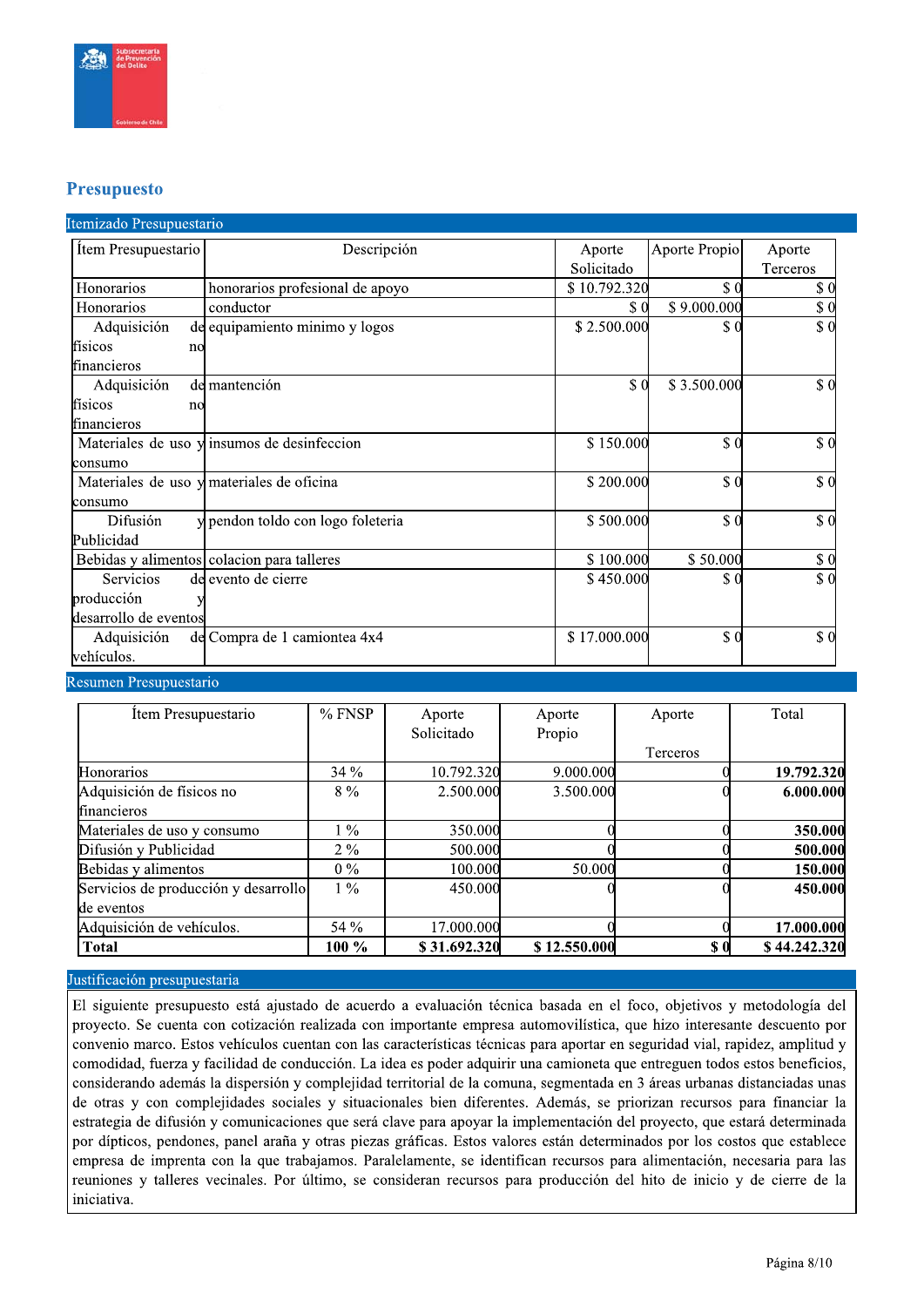

#### **Resumen**

#### Resumen descriptivo del proyecto

El proyecto de Patrullaje Preventivo se enmarca dentro de la prioridad de la comuna y será un importante complemento para el trabajo en materia de prevención social y situacional que se viene desarrollando en la comuna. Esta iniciativa busca aportar en el mejoramiento de la percepción de seguridad a través de la difusión de políticas del gobierno local, regional y central en materia de seguridad; la atención en terreno de consultas ciudadanas; la recepción de denuncias y su posterior derivación a los organismos correspondiente